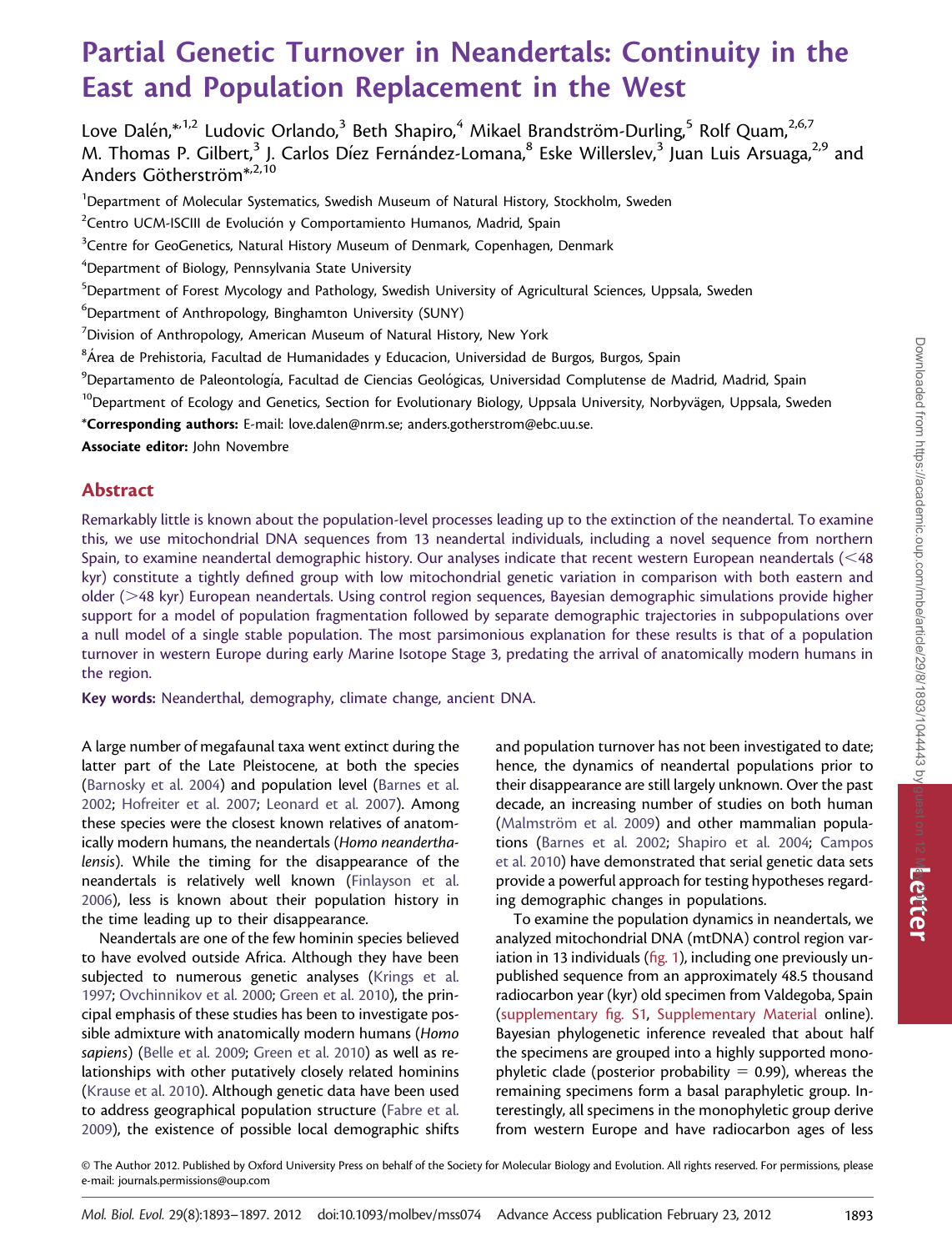

FIG. 1. Phylogenetic relationships (estimated using BEAST v1.6.1; [Drummond and Rambaut 2007](#page-3-0)) and geographic distribution of neandertals. Recent (<48 kyr) western neandertals are placed within a well-defined monophyletic group (blue box), whereas specimens older than 48 kyr constitute a paraphyletic group together with eastern neandertals (red box). The sampling locations for the specimens are shown with corresponding color coding.

than 48 kyr. In contrast, specimens from western Europe older than 48 kyr and from the eastern part of the neandertal distribution belong to the basal paraphyletic group (fig. 1). Based on the strong monophyly of recent western neandertals, we hypothesized that there had been a comparatively recent loss of genetic diversity in this group. To investigate this, we compared nucleotide diversity estimates, corrected for heterochrony [\(Depaulis et al. 2009](#page-3-0)). This revealed a more than 6-fold higher diversity in the group containing old western individuals and eastern individuals compared with the recent western group ( $fig. 2$  and table 1). As a comparison, old and eastern neandertals display a diversity comparable to all anatomically modern humans, whereas the recent western group has a markedly lower diversity than modern Eurasian humans (fig. 2). Taken together, these results suggest a genetic turnover in the western European neandertal population approximately 48 kyr ago.

To further explore the hypothesis of population turnover in western European neandertals, we used an Approximate Bayesian Computation approach to test two demographic models that we hypothesize might be consistent with the observed mtDNA data. The software Bayesian Serial SimCoal was used to simulate temporal data under a null model  $(H_0)$  consisting of a panmictic population with constant size. We similarly explored an alternative scenario  $(H_1)$  of population divergence followed by independent demographic trajectories in each subpopulation [\(supplementary fig. S2](http://www.mbe.oxfordjournals.org/lookup/suppl/doi:10.1093/molbev/mss074/-/DC1), [Supplementary](http://www.mbe.oxfordjournals.org/lookup/suppl/doi:10.1093/molbev/mss074/-/DC1) [Material](http://www.mbe.oxfordjournals.org/lookup/suppl/doi:10.1093/molbev/mss074/-/DC1) online). Bayes factors were calculated from model posterior probabilities, assuming both models were a priori equally likely. We retrieved 2.5-to 4.1-fold higher posterior support for  $H_1$  when using a data set consisting of samples with longer sequence lengths (Bayes factors were 2.5 and 4.1 for the 191 and 303 bp data sets, respectively;[supplementary table S2](http://www.mbe.oxfordjournals.org/lookup/suppl/doi:10.1093/molbev/mss074/-/DC1), [Supplementary Material](http://www.mbe.oxfordjournals.org/lookup/suppl/doi:10.1093/molbev/mss074/-/DC1) online). Posterior distributions are consistent with intermediate effective female population sizes of approximately 300 and 2,000 individuals in the western and eastern subpopulations, respectively [\(supplementary fig. S3](http://www.mbe.oxfordjournals.org/lookup/suppl/doi:10.1093/molbev/mss074/-/DC1) [and table S3,](http://www.mbe.oxfordjournals.org/lookup/suppl/doi:10.1093/molbev/mss074/-/DC1) [Supplementary Material](http://www.mbe.oxfordjournals.org/lookup/suppl/doi:10.1093/molbev/mss074/-/DC1) online).

Our results suggest that recent western neandertals display significantly less mtDNA variation compared with other neandertals. Furthermore, recent western neandertals constitute a well defined, but shallow, monophyletic group. As illustrated by the demographic simulations described above, these results are consistent with separate demographic trajectories in eastern and western neandertals.

One evolutionary scenario that could explain the genetic data and would be consistent with the simulation results would be an initial divergence between neandertal populations in Eastern and Western Europe approximately 55– 70 kyr ago ([supplementary fig. S2 and table S3](http://www.mbe.oxfordjournals.org/lookup/suppl/doi:10.1093/molbev/mss074/-/DC1), [Supplemen](http://www.mbe.oxfordjournals.org/lookup/suppl/doi:10.1093/molbev/mss074/-/DC1)[tary Material](http://www.mbe.oxfordjournals.org/lookup/suppl/doi:10.1093/molbev/mss074/-/DC1) online) followed by an extinction of western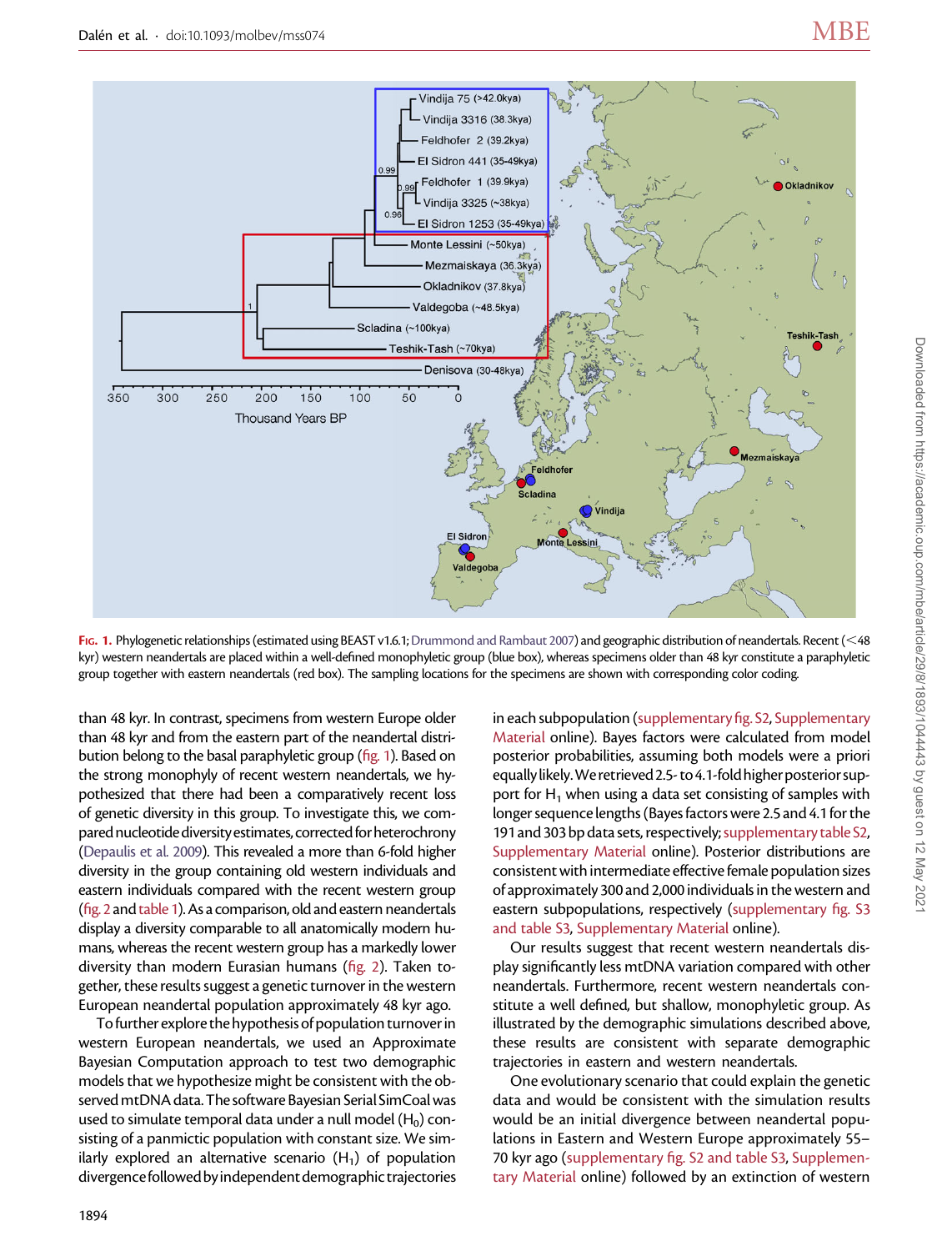

FIG. 2. Mean nucleotide diversity estimates among neandertals and anatomically modern humans worldwide, in Africa and in Eurasia. The distributions among modern human populations are estimated from 10,000 data sets of seven (top panel) and four sequences (bottom panel) of 303 bp. Black: worldwide, data set from [Ingman](#page-3-0) [et al. \(2000\).](#page-3-0) Gray: worldwide, data set from [Gutierrez et al. \(2002\).](#page-3-0) Vertical lines are neandertal diversity estimates for the recent western group (blue, top panel) and old plus eastern neandertals (red, bottom panel). Mean values, corrected (thick) or not (thin) for age difference among sequences, are reported with solid lines. Dashed lines: one standard deviation confidence range. Purple: Africa. Green: Eurasia.

neandertals throughout most of their range and a subsequent recolonization of the region either from the east or from a small refugium in the western part of their distribution. In the eastern part of the neandertal distribution, on the other hand, the results suggest genetic continuity through time until the species' disappearance some 28 kyr ago [\(Finlayson et al. 2006\)](#page-3-0). It is difficult to determine the exact timing of the turnover in the west. The age of the most recently dated specimen in the basal paraphyletic group in western Europe (i.e., Valdegoba) would imply a turnover around 48 kyr, whereas the coalescence time

Table 1. Nucleotide Diversity Estimates of Modern Human and Neandertal Populations.

|                         | Average         | Median    | SD     |
|-------------------------|-----------------|-----------|--------|
| $n = 7$                 |                 |           |        |
| Worldwide, data set 1   | 0.0354          | 0.0353    | 0.0049 |
| Worldwide, data set 2   | 0.0315          | 0.0316    | 0.0055 |
| Africa                  | 0.0270          | 0.0269    | 0.0049 |
| Eurasia                 | 0.0191          | 0.0189    | 0.0043 |
| Western neandertals     | 0.0063(0.00514) | <b>NA</b> | 0.0011 |
| $n = 4$                 |                 |           |        |
| Worldwide, data set 1   | 0.0353          | 0.0353    | 0.0049 |
| Worldwide, data set 2   | 0.0314          | 0.0317    | 0.0055 |
| Africa                  | 0.0270          | 0.0271    | 0.0049 |
| Eurasia                 | 0.0191          | 0.0189    | 0.0043 |
| Old/Eastern neandertals | 0.0385(0.3466)  | ΝA        | 0.0080 |

NOTE.—The average, median, and standard deviation (SD) values of the distributions shown in figure 2 are reported. Diversity estimates corrected for heterochrony among neandertals are indicated in parentheses. For modern human populations, the distributions were computed from 10,000 random data sets consisting of the same number of sequences as for both neandertal populations in order to quantify possible sampling bias resulting from limited data sets ( $n = 7$  and  $n = 4$ , respectively). NA, not available.

(58 kyr, 95% confidence interval  $= 54-77$  kyr) for the recent western clade appears to be slightly older. However, it should be noted that the age of the Valdegoba specimen lies close to the limits of radiocarbon dating and thus could be an underestimate. On the other hand, it is not unlikely that some variation was retained during the hypothesized turnover, in which case, the coalescence time would predate the turnover. The hypothesis of population turnover proposed here, as well as the timing of it, is likely to be further resolved as genomic data from more individuals becomes available.

Models based on paleontological data that incorporate neandertal migration and demographic changes have largely focused on population movements in a north– south direction [\(Hublin and Roebroeks 2009](#page-3-0)). Recently, periods of adverse climate have been argued to have caused local extinction rather than population movements [\(Hewitt](#page-3-0) [1999\)](#page-3-0), and this has also been proposed for neandertals [\(Hublin and Roebroeks 2009](#page-3-0)). The reduced genetic diversity identified among later neandertals in western and central Europe found in the present study is consistent with this scenario.

The demographic turnover in the west indicated by our analyses would have been followed by a subsequent period of range expansion and recolonization, either from a small refugium within western or central Europe or from western Asia, where the population appears to have been demographically stable. Both of these scenarios find some support in the neandertal fossil record. A north–south geographic pattern has been suggested to characterize neandertal populations, with southern neandertals showing generally wider and shorter faces and presumably representing a more derived condition [\(Rosas et al. 2006\)](#page-4-0). At the same time, some anatomical differences have been described previously between the southwest Asian neandertals, who are generally argued to show a more primitive morphology, and the ''classic'' neandertals of Upper Pleistocene Europe [\(Trinkaus 1983;](#page-4-0) [Condemi 1992;](#page-3-0) [Martinez](#page-3-0) [and Arsuaga 1997;](#page-3-0) Martínez et al. 2008).

Even given the uncertainties surrounding the exact timing of the inferred demographic turnover, this event clearly predates the arrival of anatomically modern humans in western Europe [\(Trinkaus 2005\)](#page-4-0). This suggests that the turnover instead may be a consequence of the changes in climate that occurred during early Marine Isotope Stage 3. Notably, several brief periods of extraordinarily low temperatures occurred during this time (Heinrich events 5 and 6; [Svensson et al. 2008](#page-4-0)). Since these cold periods are thought to have been caused by a disturbance of oceanic currents in the North Atlantic, it is possible that they had a particularly strong impact on the environment in western Europe. Although speculative, this could explain why we observe a bottleneck or local extinction in the western part of the neandertal distribution, whereas individuals were less affected in the east. The idea that severe cold spells could have affected neandertals negatively has also found support in morphological analyses ([Stewart 2005](#page-4-0); [Rae et al.](#page-4-0) [2011](#page-4-0)), as well as a recent palaeovegetational study which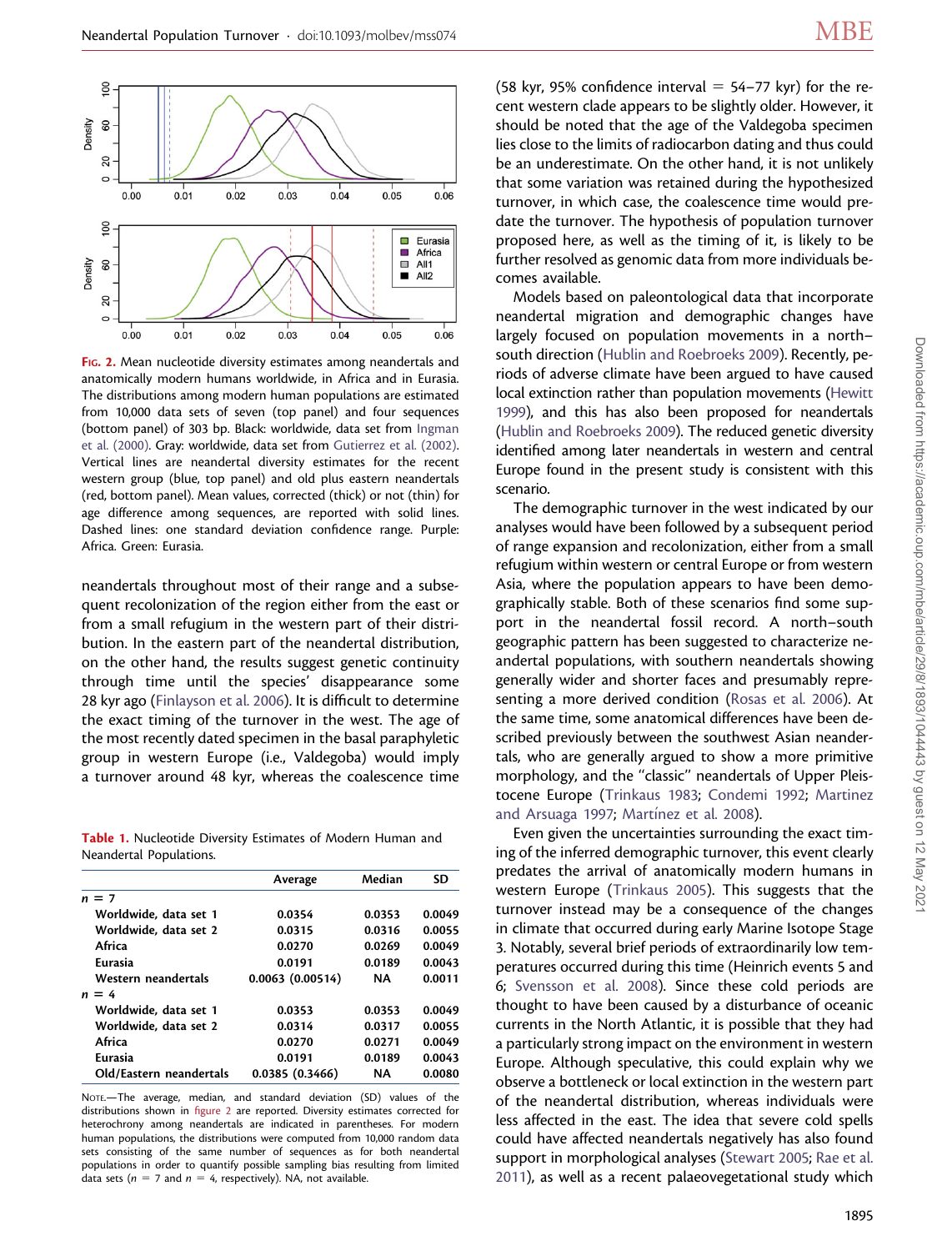<span id="page-3-0"></span>suggested that the environment in Europe was unsuitable for neandertals during Heinrich event 5 [\(Muller et al. 2011](#page-4-0)).

## Materials and Methods

A 303 bp mtDNA control region sequence from a novel Iberian neandertal from Valdegoba cave was generated using a multiplex polymerase chain reaction (PCR) approach (Lalueza-Fox et al. 2006). Each distinct PCR amplification  $(n = 11)$  was performed in triplicate to allow for erroneous nucleotides to be resolved in the downstream analysis. Amplicons from each replicate were deep sequenced using Roche FLX LR25 chemistry. The generated synthetic clonal sequences from each amplicon were sorted bioinformatically, constructed into networks to enable discrimination between true neandertal sequences and contaminant modern human sequences. Identification of the Valdegoba sequence was based on its position in the network, assuming that modal sequences were authentic, whereas peripheral sequences were derived from DNA misincorporation during PCR and sequence errors (Helgason et al. 2007). The Valdegoba sequence ([supplementary fig. S1,](http://www.mbe.oxfordjournals.org/lookup/suppl/doi:10.1093/molbev/mss074/-/DC1) [Supple](http://www.mbe.oxfordjournals.org/lookup/suppl/doi:10.1093/molbev/mss074/-/DC1)[mentary Material](http://www.mbe.oxfordjournals.org/lookup/suppl/doi:10.1093/molbev/mss074/-/DC1) online; GenBank accession number JQ670672) as well as 12 previously published neandertal sequences were subsequently used to perform phylogenetic inference and population genetic analyses as well as serial coalescent simulations to evaluate alternative demographic scenarios (for details, see [supplementary](http://www.mbe.oxfordjournals.org/lookup/suppl/doi:10.1093/molbev/mss074/-/DC1) [information](http://www.mbe.oxfordjournals.org/lookup/suppl/doi:10.1093/molbev/mss074/-/DC1), [Supplementary Material](http://www.mbe.oxfordjournals.org/lookup/suppl/doi:10.1093/molbev/mss074/-/DC1) online).

## Supplementary Material

[Supplementary information,](http://www.mbe.oxfordjournals.org/lookup/suppl/doi:10.1093/molbev/mss074/-/DC1) [figures S1–S3](http://www.mbe.oxfordjournals.org/lookup/suppl/doi:10.1093/molbev/mss074/-/DC1), and [tables S1–](http://www.mbe.oxfordjournals.org/lookup/suppl/doi:10.1093/molbev/mss074/-/DC1) [S4](http://www.mbe.oxfordjournals.org/lookup/suppl/doi:10.1093/molbev/mss074/-/DC1) are available at Molecular Biology and Evolution online [\(http://www.mbe.oxfordjournals.org/](http://www.mbe.oxfordjournals.org/)).

#### Acknowledgments

The authors are grateful to Carles Lalueza Fox for help with the multiplex setup, to John Stewart for discussions and advice, and to Nuria Garcia and María Cruz Ortega Martínez for help with preparation of the Valdegoba specimen. The genetic analyses were funded by Fundación Atapuerca and the Ministerio de Ciencia e Innovación of the Government of Spain Project No. CGL2009-12703-C03-03. L.D. also acknowledges funding from the Swedish Research Council, Fundación Atapuerca, as well as Formas and the Swedish EPA through the FP6 BiodivERsA ERA-NET program. B.S. was funded by National Science Foundation ARC-0909456 and NASA PSARCIII. A.G. was funded by the Royal Swedish Academy of Sciences.

#### References

- Barnes I, Matheus P, Shapiro B, Jensen D, Cooper A. 2002. Dynamics of Pleistocene population extinctions in Beringian brown bears. Science 295:2267–2270.
- Barnosky AD, Koch PL, Feranec RS, Wing SL, Shabel AB. 2004. Assessing the causes of Late Pleistocene extinctions on the continents. Science 306:70–75.
- Belle EMS, Benazzo A, Ghirotto S, Colonna V, Barbujani G. 2009. Comparing models on the genealogical relationships among Neandertal, Cro-Magnoid and modern Europeans by serial coalescent simulations. Heredity 102:218–225.
- Campos PF, Willerslev E, Sher A, et al. (20 co-authors). 2010. Ancient DNA analyses exclude humans as the driving force behind late Pleistocene musk ox (Ovibos moschatus) population dynamics. Proc Natl Acad Sci U S A. 107:5675–5680.
- Condemi S. 1992. Les Hommes Fossiles de Saccopastore et leurs Relations Phylogénétiques. Paris: CNRS Editions.
- Depaulis F, Orlando L, Hänni C. 2009. Using classical population genetics tools with heterochroneous data: time matters! PLoS One 4:e5541.
- Drummond AJ, Rambaut A. 2007. BEAST: Bayesian evolutionary analysis by sampling trees. BMC Evol Biol. 7:214.
- Fabre V, Condemi S, Degioanni A. 2009. Genetic evidence of geographical groups among Neanderthals. PLoS One 4:e5151.
- Finlayson C, Pacheco FG, Rodriguez-Vidal J, et al. (26 co-authors). 2006. Late survival of Neanderthals at the southernmost extreme of Europe. Nature 443:850–853.
- Green RE, Krause J, Briggs AW, et al. (56 co-authors). 2010. A draft sequence of the Neandertal genome. Science 328:710–722.
- Gutierrez G, Sanchez D, Marin A. 2002. A reanalysis of the ancient mitochondrial DNA sequences recovered from neandertal bones. Mol Biol Evol. 19:1359–1366.
- Helgason A, Palsson S, Lalueza-Fox C, Ghosh S, Siguroardottir S, Baker A, Hrafnkelsson B, Arnadottir L, Porsteinsdottir U, Stefansson K. 2007. A statistical approach to identify ancient template DNA. J Mol Evol. 65:92–102.
- Hewitt GM. 1999. Post-glacial re-colonization of European biota. Biol J Linn Soc. 68:87–112.
- Hofreiter M, Munzel S, Conard NJ, Pollack J, Slatkin M, Weiss G, Pääbo S. 2007. Sudden replacement of cave bear mitochondrial DNA in the late Pleistocene. Curr Biol. 17:R122.
- Hublin JJ, Roebroeks W. 2009. Ebb and flow or regional extinctions? On the character of Neandertal occupation of northern environments. C R Palevol. 8:503–509.
- Ingman M, Kaessmann H, Pääbo S, Gyllensten U. 2000. Mitochondrial genome variation and the origin of modern humans. Nature 408:708–713.
- Krause J, Fu QM, Good JM, Viola B, Shunkov MV, Derevianko AP, Pääbo S. 2010. The complete mitochondrial DNA genome of an unknown hominin from southern Siberia. Nature 464:894–897.
- Krings M, Stone A, Schmitz RW, Krainitzki H, Stoneking M, Pääbo S. 1997. Neandertal DNA sequences and the origin of modern humans. Cell 90:19–30.
- Lalueza-Fox C, Krause J, Caramelli D, et al. (15 co-authors). 2006. Mitochondrial DNA of an Iberian Neandertal suggests a population affinity with other European Neandertals. Curr Biol. 16:R629–R630.
- Leonard JA, Vila C, Fox-Dobbs K, Koch PL, Wayne RK, Van Valkenburgh B. 2007. Megafaunal extinctions and the disappearance of a specialized wolf ecomorph. Curr Biol. 17:1146.
- Malmström H, Gilbert MTP, Thomas MG, et al. (12 co-authors). 2009. Ancient DNA reveals lack of continuity between neolithic hunter-gatherers and contemporary Scandinavians. Curr Biol. 19:1758.
- Martinez I, Arsuaga JL. 1997. The temporal bones from Sima de los Huesos Middle Pleistocene site (Sierra de Atapuerca, Spain). A phylogenetic approach. J Hum Evol. 33:283–318.
- Martínez I, Quam R, Arsuaga JL. 2008. Evolutionary trends in the temporal bone in the Neandertal lineage: a comparative study between the Sima de los Huesos (Sierra de Atapuerca) and Krapina samples. In: Monge J, Mann A, Frayer D, Radovcic J, editors. New insights on the Krapina Neandertals: 100 years after Gorjanovic-Kramberger. Zagreb (Croatia): Croatian Natural History Museum. p. 75–80.